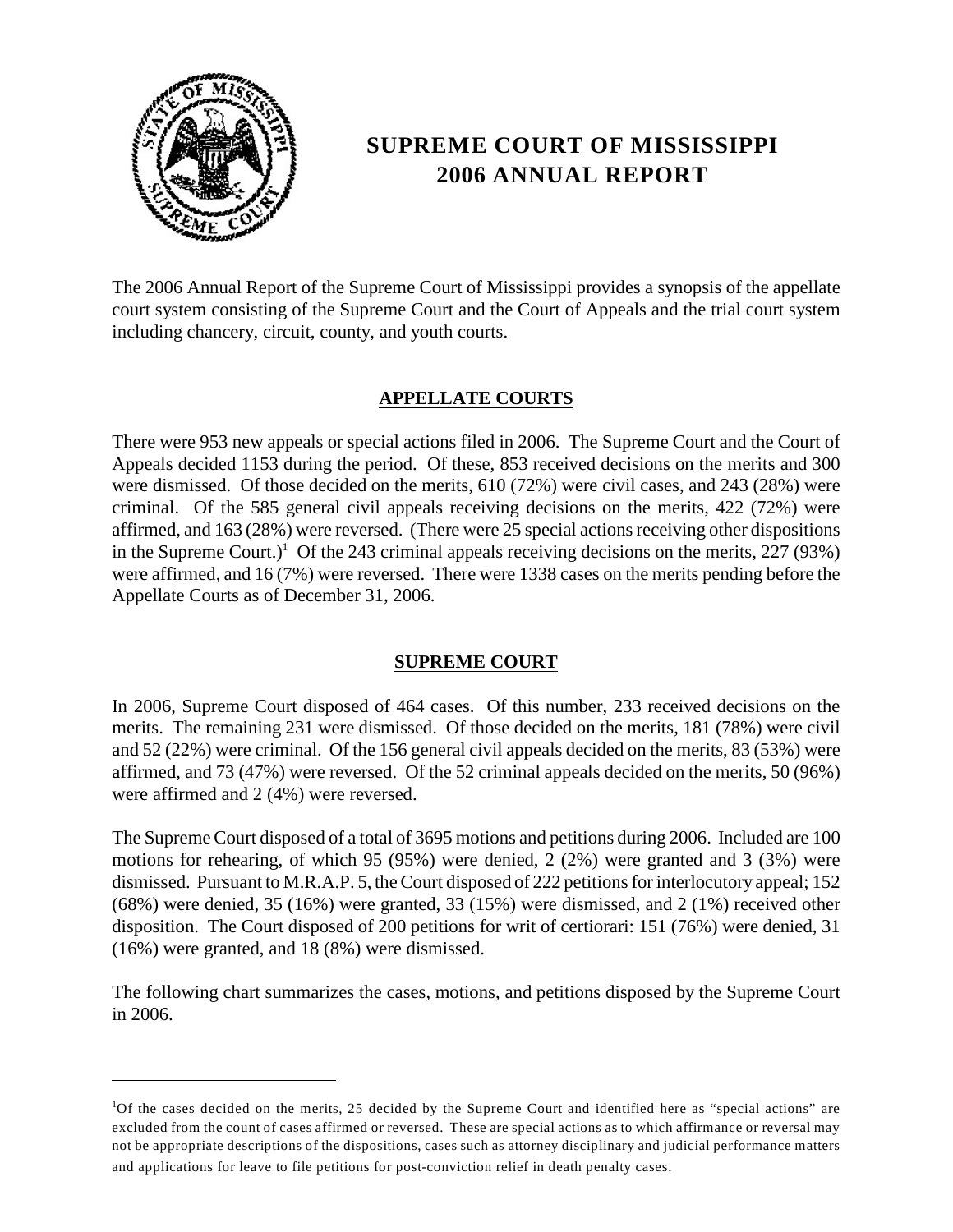

The Supreme Court heard oral argument in 23 cases in 2006. The majority of cases disposed by the Supreme Court originated in circuit court.

## **COURT OF APPEALS**

In 2006, the Court of Appeals disposed of 689 cases. Of this number, 620 received decisions on the merits. The remaining 69 were dismissed. Of those decided on the merits, 429 (69%) were civil and 191 (31%) were criminal. Of the 429 civil cases decided on the merits, 339 (79%) were affirmed, and 90 (21%) were reversed. Of the 191 criminal appeals decided on the merits, 177 (93%) were affirmed, and 14 (7%) were reversed.

The Court of Appeals disposed of a total of 2,881 motions and petitions during 2006. Included are 279 motions for rehearing, of which 265 (95%) were denied, 7 (2.5%) were granted, and 7 (2.5%) were dismissed.

The following chart represents a summary of the cases and motions disposed of by the Court of Appeals in 2006.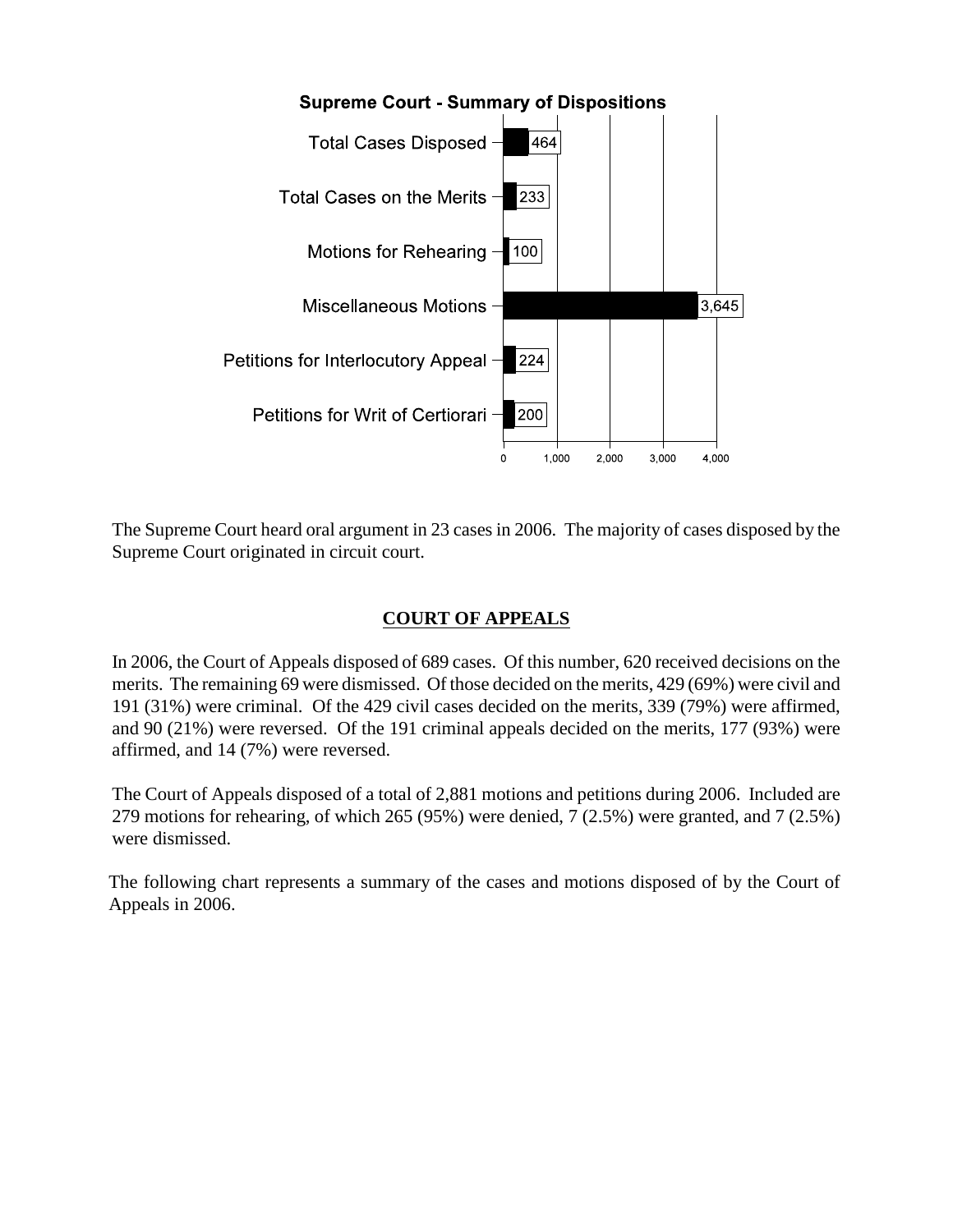

The Court of Appeals heard oral argument in 61 cases in 2006. The majority of cases disposed of by the Court of Appeals originated in circuit court.

#### **TRIAL COURT SYSTEM**

#### **Chancery**

This charts reflects the number of cases filed and/or disposed in each chancery court district:

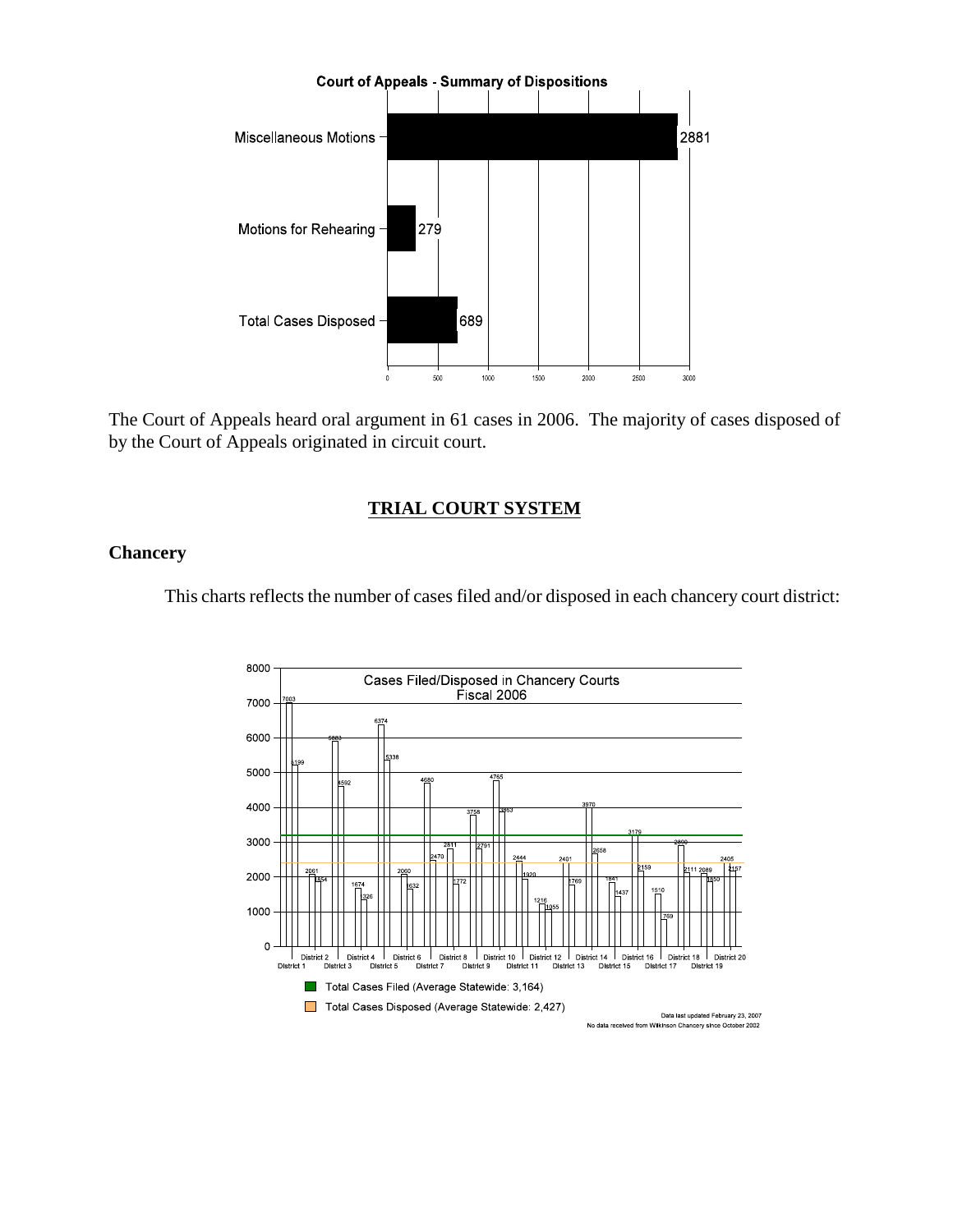This chart reflects the primary nature of those cases filed statewide in chancery courts:



Primary Nature of Civil Suits Filed in Chancery Court - Fiscal 2006

#### **Circuit - Civil**

The following chart reflects the number of cases filed and/or disposed in each circuit court district:

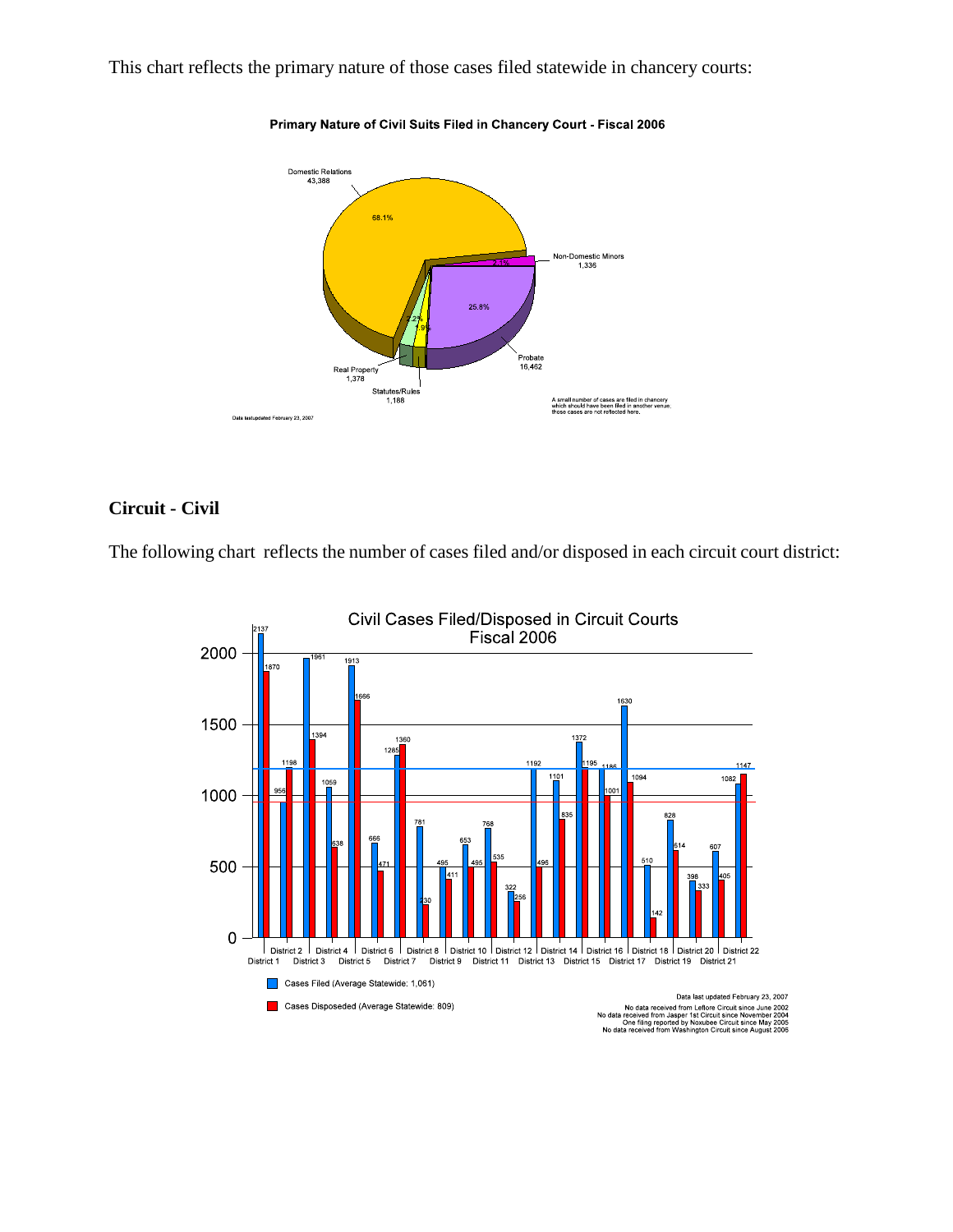This chart reflects the primary nature of those cases filed statewide in circuit courts:



**Nature of Civil Suits Filed in Circuit Courts - FY06** 

#### **Circuit - Criminal**

This chart shows the number of cases disposed in each district, as well as the number of counts (i.e., one case may have several counts).